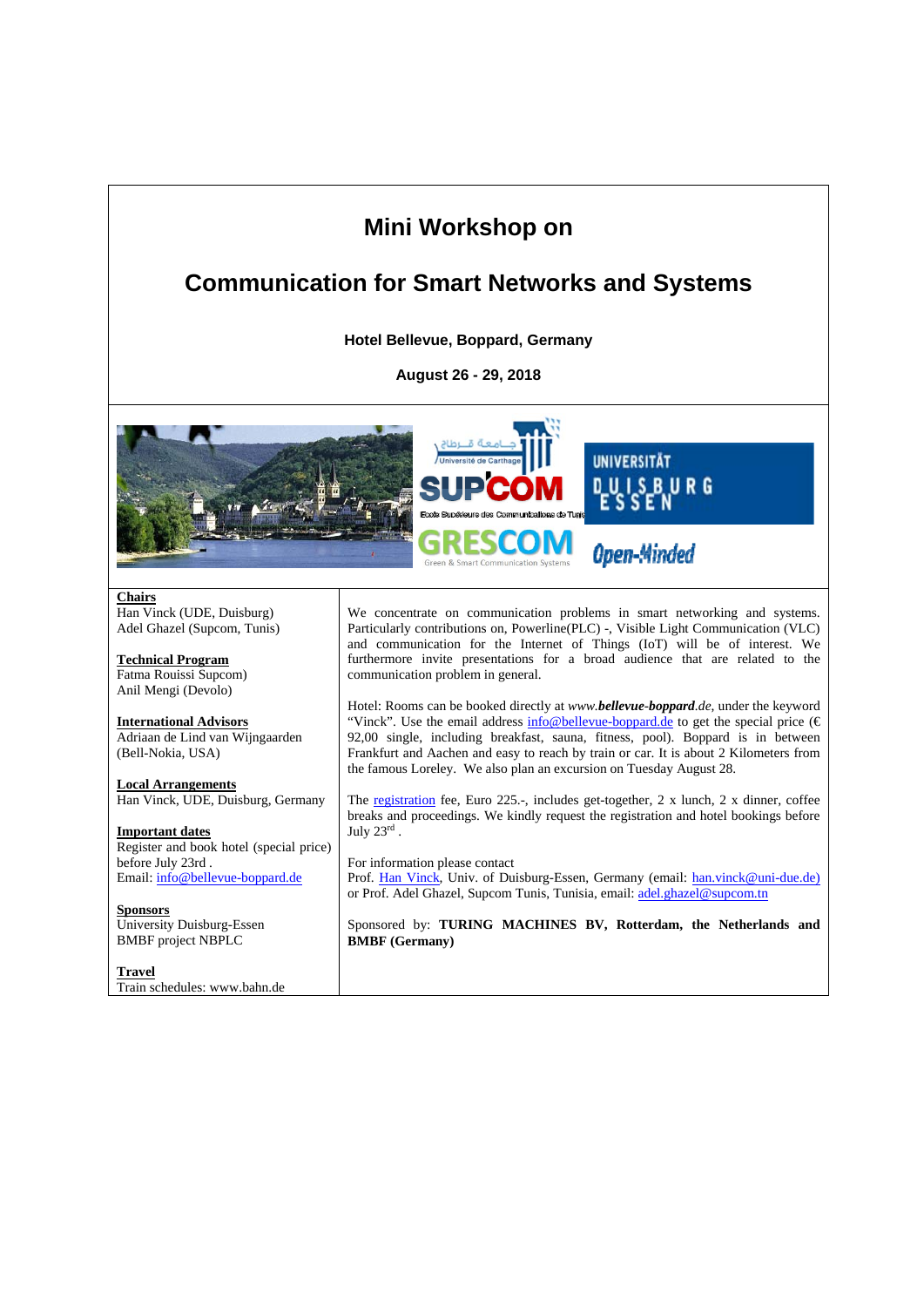#### **Program Mini Workshop on Communication for Smart Networks and Systems**

**Hotel Bellevue, Boppard, Germany** 

#### **August 26 - 29, 2018**

| Sunday:        | 26.08 | 18.00           | Get together and Flying buffet     |
|----------------|-------|-----------------|------------------------------------|
| <b>Monday:</b> | 27.08 |                 | 09.45 - 17.00 Technical sessions   |
| Tuesday        | 28.08 |                 | $09.00 - 12.30$ Technical sessions |
|                |       | $15.00 - 17.30$ | Excursion                          |

#### **Presentations**

Adel Ghazel and A.J. Han Vinck, *Overview of the NBPLC project between Tunisia and Germany*  Adel Ghazel (SUP'COM, *University of Carthage, Tunisia*) *Narrow-Band PLC Potential IoT Applications and Optimized Communication Technology Solutions*  Han Vinck (University Duisburg-Essen) *Impulse Noise Mitigation for FSK and OFDM*  Safa Najjar (SUP'COM, University of Carthage) *Binary Coded Modulation for Combating Narrow Band PLC Channel Constraints*  Safa Najjar (SUP'COM, University of Carthage) *SFSK versus OFDM Performances under the Narrowband PLC Channel Impairments*  Fatma Rouissi (SUP'COM, University of Carthage) *Impulse Noise Modelling in the Narrowband Indoor PLC Channel*  Allan Emleh (University Johannesburg, South Africa) *Impact of Lighting Technology on the Power Grid*  Slim Rekhis (SUP'COM, University of Carthage) *Secure and QoS aware Sensor Cloud Architecture for the supervision of critical resources*  Nejla Ben Brahim (STEG, Tunisia) *Smart Grid Program of STEG: Presentation, Objectives, Technological and Telecommunication Solutions*  Yanling Chen (University Duisburg-Essen) *Coding for Chipless RFID*  Werner Henkel (Jacobs University Bremen) *Physical-layer security in wireless and powerline transmission* George Hallak, (Bottrop University of Technology) *Impedance measurements for PLC*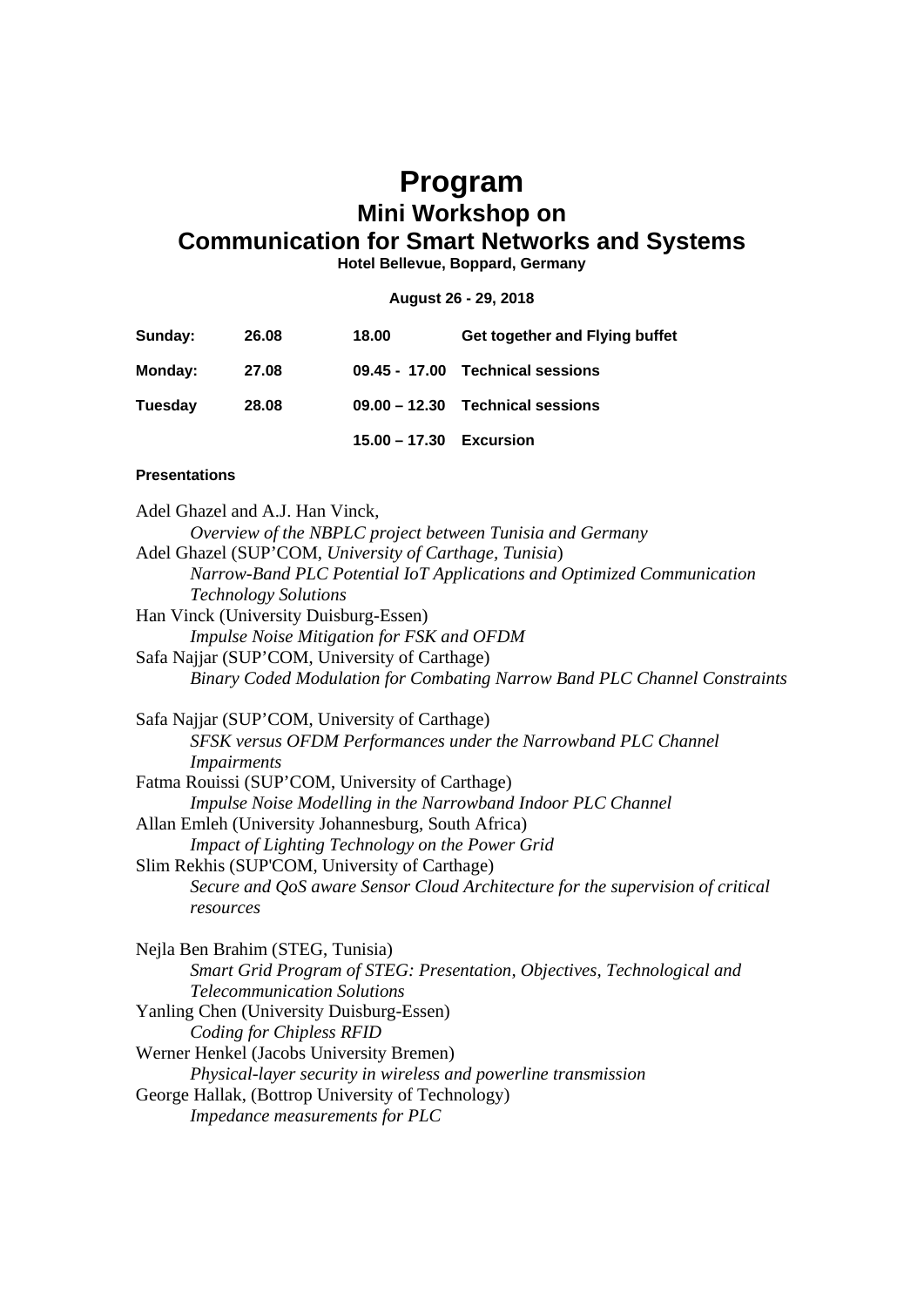### **Mini Workshop on**

## **Communication for Smart Networks and Systems**

**Hotel Bellevue, Boppard, Germany** 

**August 26 - 29, 2018** 

# **R E G I S T R A T I O N**

#### Participants are requested to register by Email (han.vinck@uni-due.de) **as soon as possible. A limited number of rooms have been blocked!**

| Name                                                   | $1st$ name/init |  |  |  |
|--------------------------------------------------------|-----------------|--|--|--|
|                                                        |                 |  |  |  |
|                                                        |                 |  |  |  |
| My contribution:                                       |                 |  |  |  |
|                                                        |                 |  |  |  |
|                                                        |                 |  |  |  |
|                                                        |                 |  |  |  |
|                                                        |                 |  |  |  |
| Email address                                          |                 |  |  |  |
|                                                        |                 |  |  |  |
| Signature                                              |                 |  |  |  |
|                                                        |                 |  |  |  |
|                                                        |                 |  |  |  |
| Are you interested in the Tuesday afternoon excursion? |                 |  |  |  |
|                                                        |                 |  |  |  |